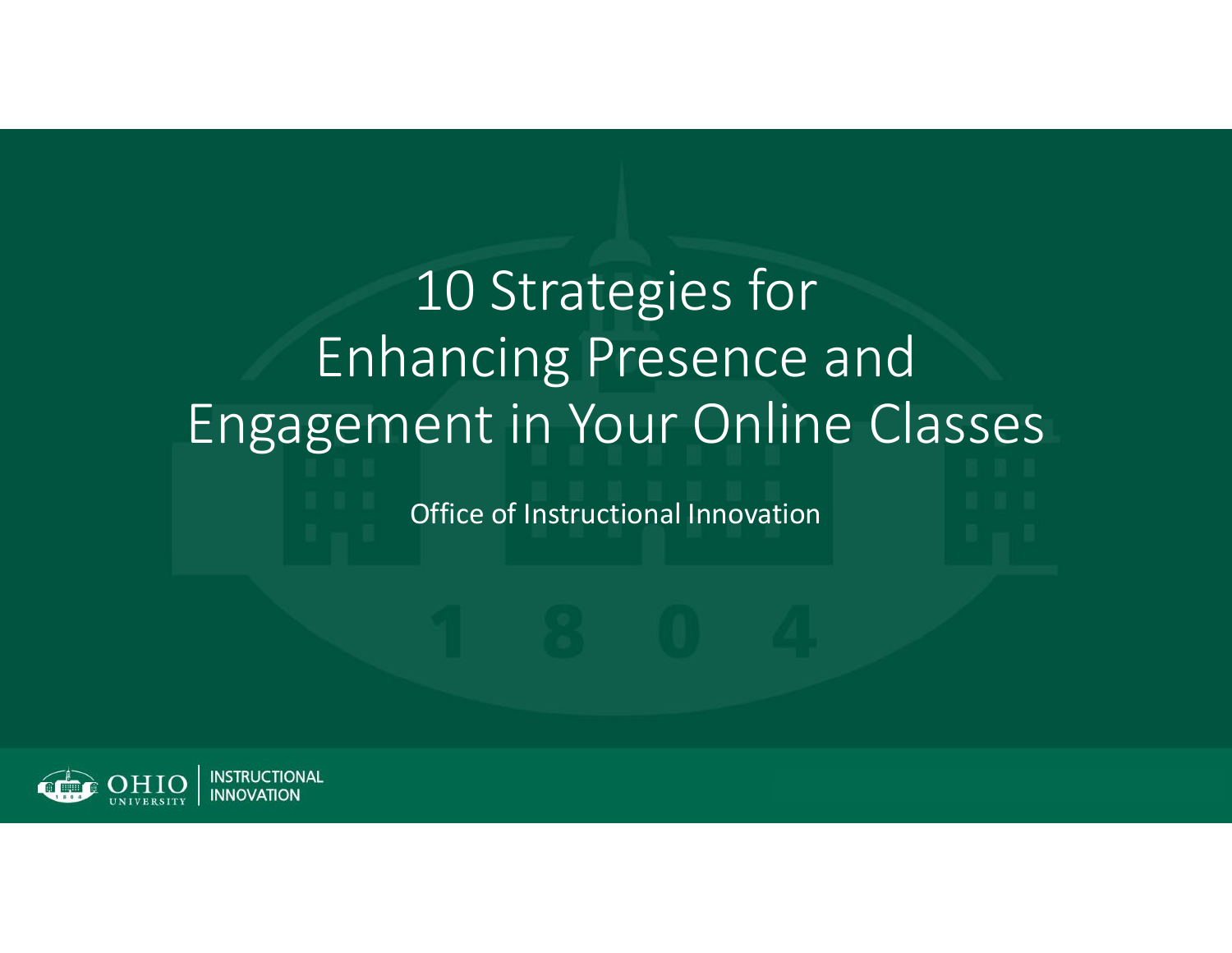# **Strategies for Enhancing Presence and Engagement**

|                | <b>Strategy</b>                                              | <b>How to Go About This</b>                                                                                                                                                                                                                          | <b>Intended impact</b>                                                                                                                  |
|----------------|--------------------------------------------------------------|------------------------------------------------------------------------------------------------------------------------------------------------------------------------------------------------------------------------------------------------------|-----------------------------------------------------------------------------------------------------------------------------------------|
| $\mathbf{1}$   | Create an opportunity<br>for students to learn<br>about you. | Create an introductory video, post a picture, create an<br>avatar, add a statement about your teaching approach,<br>and/or list personal or professional interests.                                                                                  | Decreases relational distance and allows<br>students to see you as a real person.                                                       |
| $2^{\circ}$    | Write regular/weekly<br>announcements in<br>Blackboard.      | Craft a supportive note providing an overview of the<br>week's course content, outcomes, and expectations; add<br>a comment about a current event related to the course or<br>an activity happening at OHIO.                                         | Lets students know you're engaged in their<br>learning and care about their success.                                                    |
| 3 <sup>1</sup> | Provide timely and<br>meaningful feedback.                   | Respond to discussion posts and emails frequently; grade<br>assessments prior to the next assessment. Post<br>summative feedback in an announcement, pointing out<br>where the class as a whole has succeeded or needs to<br>review content further. | Keeps students on track in their learning<br>journey and facilitates opportunities for<br>continual improvement.                        |
| 4              | Communicate in<br>multiple formats.                          | Use Teams/instant messaging, informal chats, and<br>embedded audio/video via VoiceThread in addition to<br>announcements, emails, and discussion board posts.                                                                                        | Provides students multiple ways to engage<br>with you and their classmates in a less formal<br>way, creating a more relaxed atmosphere. |

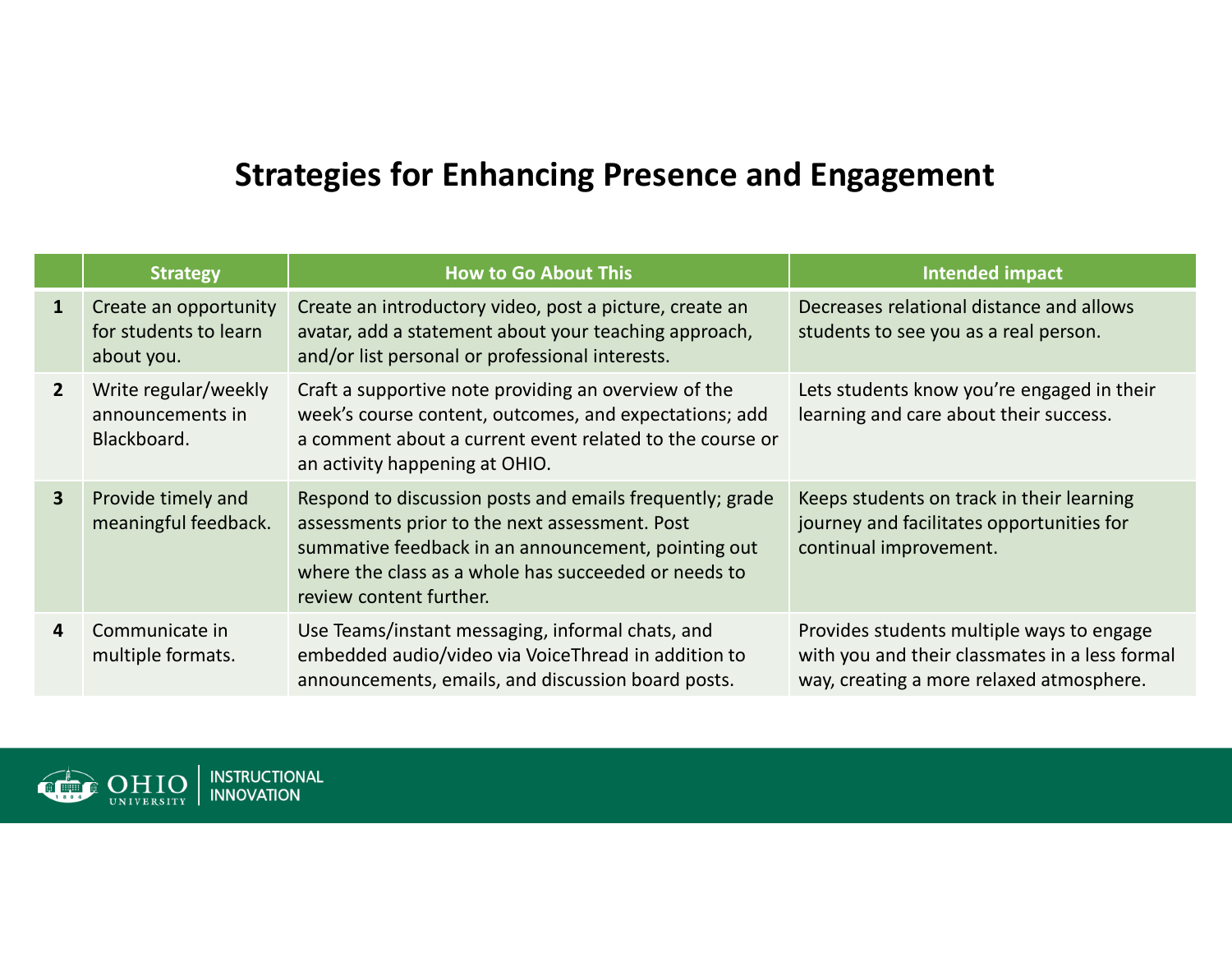# **Strategies for Enhancing Presence and Engagement**

|   | <b>Strategy</b>                           | <b>How to Go About This</b>                                                                                                                                                                                                                                                            | Intended impact                                                                                                                                                                                                                                   |
|---|-------------------------------------------|----------------------------------------------------------------------------------------------------------------------------------------------------------------------------------------------------------------------------------------------------------------------------------------|---------------------------------------------------------------------------------------------------------------------------------------------------------------------------------------------------------------------------------------------------|
| 5 | Set expectations for<br>response times.   | Post clear information about your email/messaging<br>response times, when each assignment will be graded, or<br>other timelines.                                                                                                                                                       | Reduces student anxiety if they don't receive<br>an immediate response. Establishes trust with<br>you when you meet the timelines you've set.                                                                                                     |
| 6 | Schedule office hours.                    | Set a schedule for office hours and communicate your<br>availability. Have an open Teams channel when you'll be<br>available for students to pop in during your office hours<br>or allow students to book time with you using the<br>Microsoft Bookings Tool or your Outlook Calendar. | Allows students individual time with you to<br>focus on their specific learning needs and<br>further establishes your relationship with<br>them.                                                                                                  |
|   | Check in on students<br>who "go missing." | Send an email or Teams message or even call students<br>who are not engaged in the class activities, assignments,<br>or assessments. If extenuating circumstances exist for the<br>students, co-develop a plan to help them get back on<br>track to complete the course successfully.  | Assists you in determining if there are<br>extenuating circumstances that you might<br>help resolve. Provides the student an<br>opportunity to re-engage with the class and<br>shows that you are concerned for their<br>learning and well-being. |

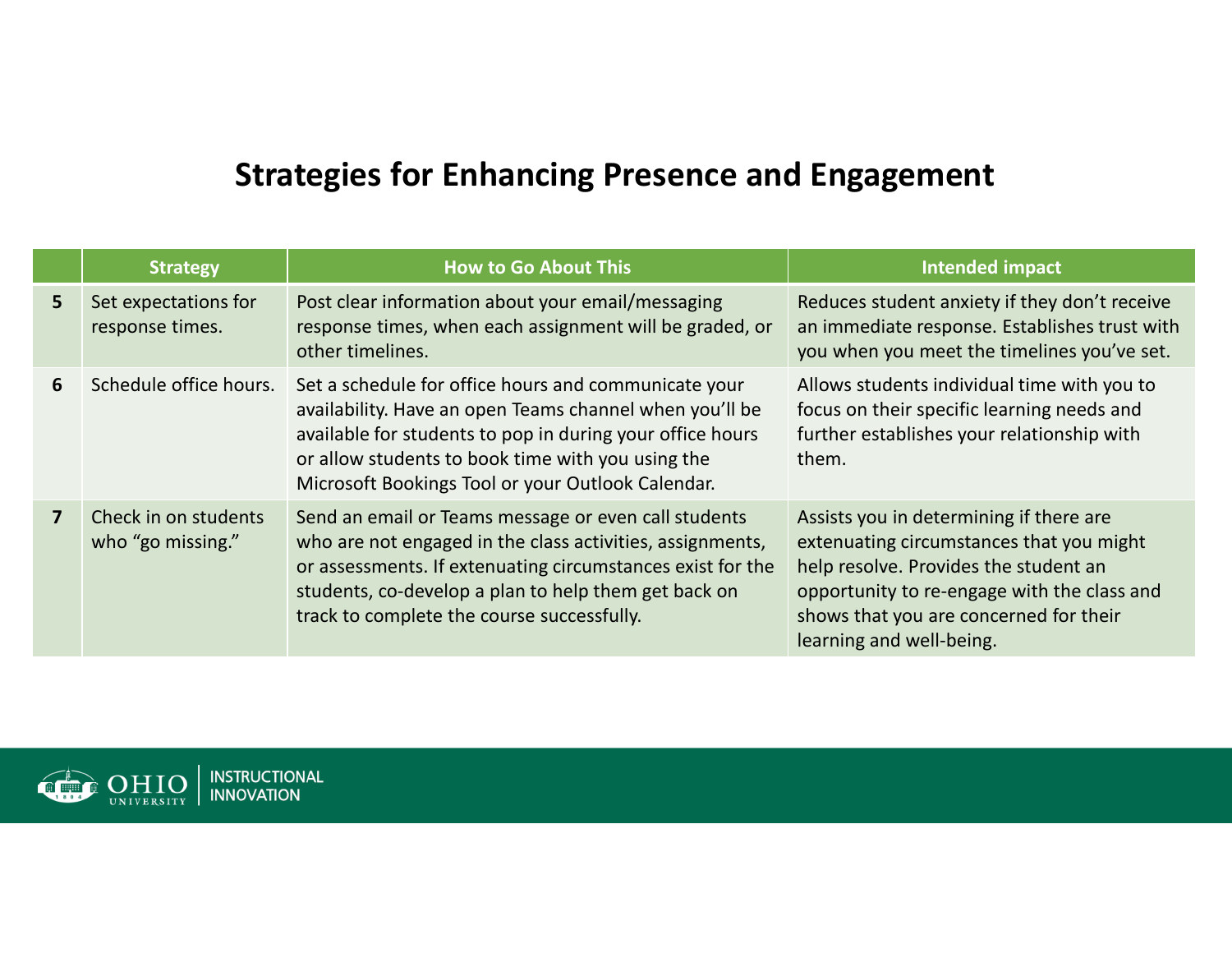# **Strategies for Enhancing Presence and Engagement**

|    | <b>Strategy</b>                                             | How to Go About This                                                                                                                                                                                                                                                                                | Intended impact                                                                                                                                                                                                                     |
|----|-------------------------------------------------------------|-----------------------------------------------------------------------------------------------------------------------------------------------------------------------------------------------------------------------------------------------------------------------------------------------------|-------------------------------------------------------------------------------------------------------------------------------------------------------------------------------------------------------------------------------------|
| 8  | Help students to<br>connect the dots.                       | At the beginning of each new section, provide a quick<br>overview on how the new material relates to the learning<br>objectives, as well as how it builds upon prior knowledge.<br>Emphasize areas that are going to be important for future<br>work.                                               | Helps students to scaffold their learning<br>Helps students start to frame the material<br>conceptually.                                                                                                                            |
| 9  | Encourage students to<br>persist with the<br>"tough stuff." | Acknowledge when material is tapping into higher order<br>thinking skills. Remind them that they are learning<br>valuable transferable skills. Point out how the material<br>relates to their lives/future courses/professions. Remind<br>them of resources they can use to support their learning. | Helps students recognize that learning is<br>dynamic (promotes a growth mindset)<br>Showing value and relevancy helps students to<br>remain motivated.                                                                              |
| 10 | Have some fun!                                              | Schedule social chats or encourage students to do so, co-<br>watch a movie or show, post amusing images or<br>messages, ask for introductions to pets, etc.                                                                                                                                         | In modeling self-care and showcasing your<br>personality, allows students to relax around<br>you and their peers and promotes community.<br>Provides an opportunity to relieve stress and<br>to engage with the class in a new way. |